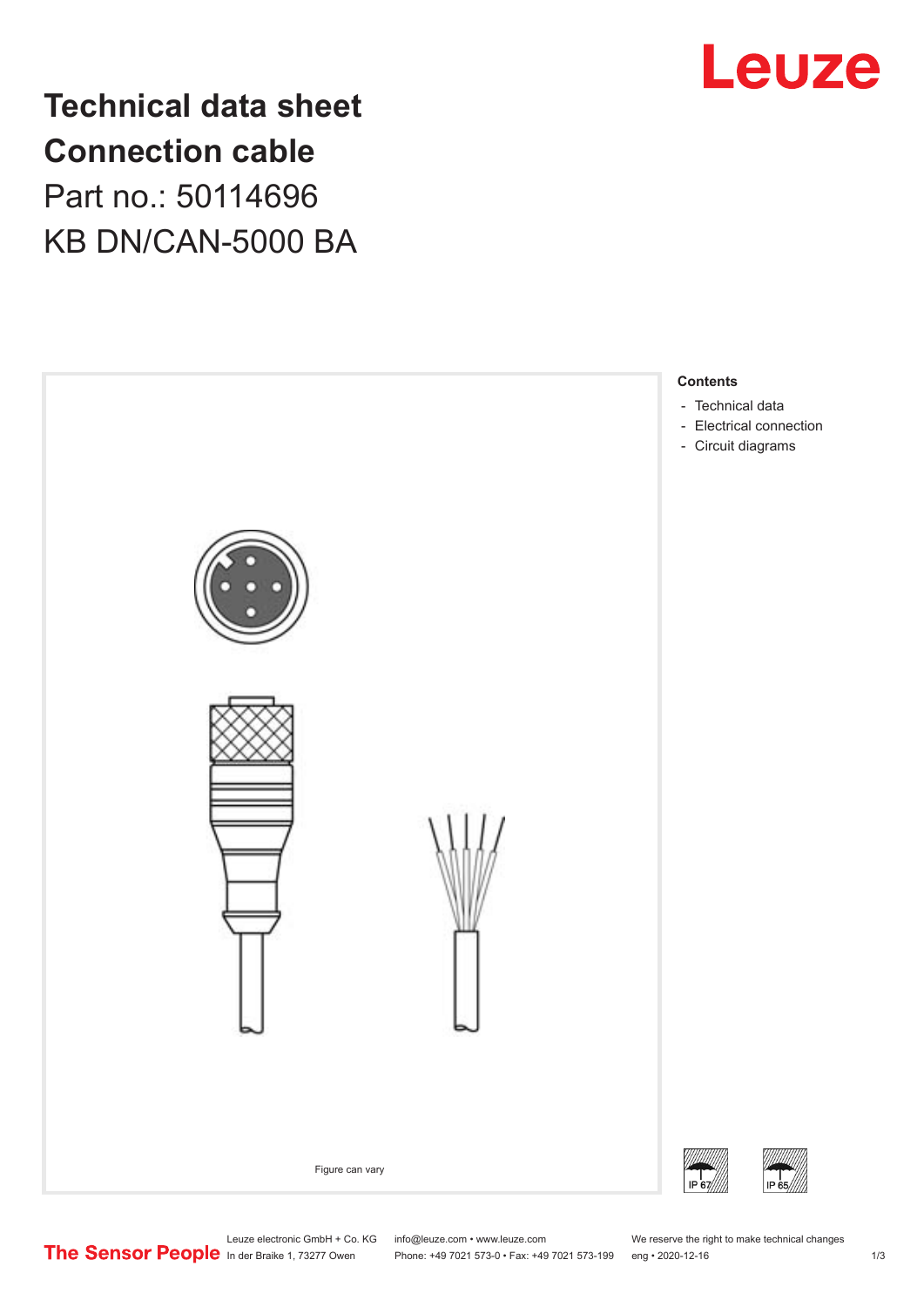## <span id="page-1-0"></span>**Technical data**

# Leuze

| <b>Basic data</b>           |                                                                                                |  |  |
|-----------------------------|------------------------------------------------------------------------------------------------|--|--|
| Suitable for interface      | CANopen                                                                                        |  |  |
|                             | <b>DeviceNet</b>                                                                               |  |  |
|                             |                                                                                                |  |  |
| <b>Connection</b>           |                                                                                                |  |  |
|                             |                                                                                                |  |  |
| <b>Connection 1</b>         |                                                                                                |  |  |
| <b>Type of connection</b>   | Connector                                                                                      |  |  |
| <b>Thread size</b>          | M <sub>12</sub>                                                                                |  |  |
| <b>Type</b>                 | Female                                                                                         |  |  |
| No. of pins                 | 5-pin                                                                                          |  |  |
| Encoding                    | A-coded                                                                                        |  |  |
| Version                     | Axial                                                                                          |  |  |
|                             |                                                                                                |  |  |
| <b>Connection 2</b>         |                                                                                                |  |  |
| <b>Type of connection</b>   | Open end                                                                                       |  |  |
|                             |                                                                                                |  |  |
| <b>Cable properties</b>     |                                                                                                |  |  |
| <b>Number of conductors</b> | 5 Piece(s)                                                                                     |  |  |
| <b>Sheathing color</b>      | <b>Black</b>                                                                                   |  |  |
| <b>Shielded</b>             | Yes                                                                                            |  |  |
| Cable design                | Connection cable (open on one end)                                                             |  |  |
| Cable diameter (external)   | 7 mm                                                                                           |  |  |
| Cable length                | 5.000 mm                                                                                       |  |  |
| <b>Sheathing material</b>   | <b>PUR</b>                                                                                     |  |  |
| Suitability for drag chains | Yes                                                                                            |  |  |
| <b>Traverse rate</b>        | Max. 3.3 m/s with horiz. traverse path of<br>5m and and max, acceleration of 5m/s <sup>2</sup> |  |  |

| <b>Customs tariff number</b> | 85444290 |
|------------------------------|----------|
| eCl@ss 5.1.4                 | 27279201 |
| eCl@ss 8.0                   | 27279218 |
| eCl@ss 9.0                   | 27060311 |
| eCl@ss 10.0                  | 27060311 |
| eCl@ss 11.0                  | 27060311 |
| <b>ETIM 5.0</b>              | EC001855 |
| <b>ETIM 6.0</b>              | EC001855 |
| <b>ETIM 7.0</b>              | EC001855 |
|                              |          |

### **Electrical connection**

#### **Connection 1**

| Type of connection | Connector       |
|--------------------|-----------------|
| <b>Thread size</b> | M <sub>12</sub> |
| Type               | Female          |
| No. of pins        | $5$ -pin        |
| Encoding           | A-coded         |
| Version            | Axial           |
|                    |                 |

#### **Pin Conductor color**

| А              | Drain wire   |
|----------------|--------------|
| $\overline{2}$ | Red          |
| 3              | <b>Black</b> |
| $\overline{4}$ | White        |
| 5              | <b>Blue</b>  |



#### **Connection 2**

**Type of connection CONNECTION** Open end